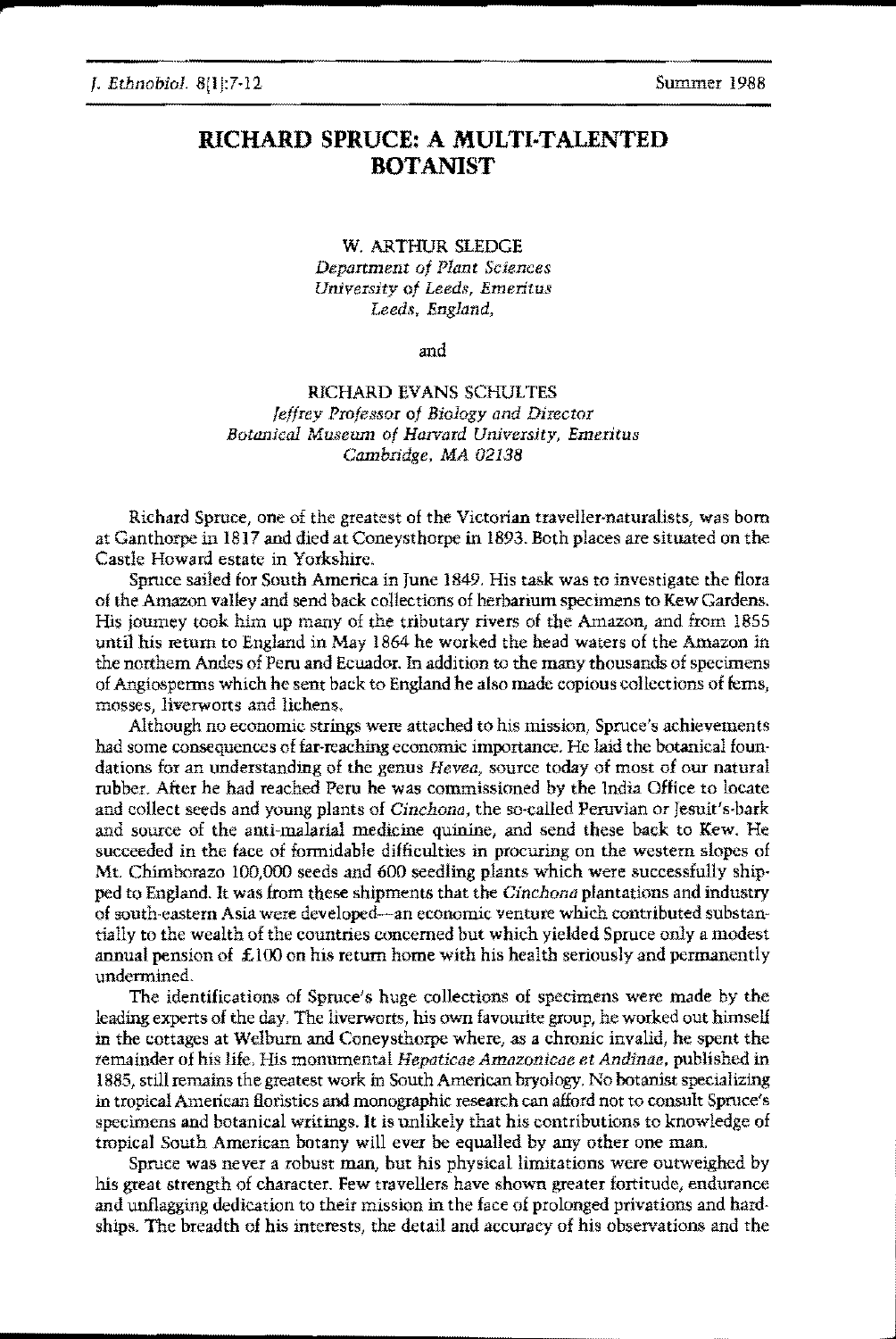8 SLEDGE & SCHULTES Vol. 8, No. 1

•, I  $\hat{z}$ 

meticulous recording of all that he saw were phenomenal. His collections ranged from the minutest liverworts to the lolftiest forest trees; herecorded the uses to which plants were put by the native tribes amongst whom he stayed, the customs and languages of the tribes (he brought back vocabularies of 21 Amazonian dialectsl and sketched their villages and the country through which he travelled making maps of previously unex· plored rivers. Nothing appears to have escapcd his attention and capacity for orderly documentation,

After Spruce's deatb his friend Alfred Russell Wallace edited from his journal, memoranda and voluminous correspondence *Notes of a Botanist* on *the Amazon and* Andes  $(1908)$ .<sup>1</sup> This two-volume summary of Spruce's travels and botanical investigations in South America is preceded by a lengthy biographical sketch. Those familiar with this work will know that Spruce was not only a distinguished botanist; he was also a notable anthropologist, linguist, geologisr and geographer, as well as a perceptive sociological observer of the political systems and customs of the Amazonian and Andean tribes amongst whom he journeyed.

OUT present communication is intended to illustrate another and less known facet of Spruce's versatile talents. In the biographical sketch referred to above Wallace refers to him as "a musician and chess·player" and it is with the former capability that we are concerned. We have found no other contemporary references to Spruce's competence as a musician or allusion to what instrument or instruments he played. But when one of us IRES.I first visited Spruce's house in Coneysthorpe in i950, it was occupied by an elderly lady, Mrs. R. A. Calvert, who entertained him to tea and with whom he had a long conversation. Wallace (loc. cit.  $x[i]$ ) has recounted how Spruce "was carefully looked after and nursed by a kind housekeeper and a little girl attendant, who were also his friends and companions." Mrs. Calvert was the "little girl attendant." She described how her mother had been "Mr. Spruce's" housekeeper when she was a young girl and told, amongst many interesting anecdotes, how he suffered ftom the cold and in the winter months would often ask her to tighten the woollen fabrics in the window joints to keep out the draughts, and how he would have her bring him his slippers and fetch him his "fiddle," which he would then play for a while.

The present tenants of Spruce's cottage, Mr. and Mrs. William Cross, have become deeply interested in Spruce's life and work and Mr. Cross wrote to us some time ago that"A few days ago our head forester Mr. Hardesty brought me a small hymnal which was found in the personal effects of Mr. Hardesty senior who passed away recently. I have had the relevant pages photostated. You will see that Richard Spruce contributed hymn no. 84 which he named 'Raywood' which is the wood adjacent to the Castle. Did you know that Spruce was a composer of hymns?"

The small hymnal (Plate 1) is entitled The Welburn Appendix of Original Hymns and Tunes. Its compiler was the Rev. James Gabb B.A., Rector of Bulmer and Chaplain to Lord Lanerton and the music was edited by S. S. Wesley, Mus. Doc. The plaee and date of composition are cited in the Pre/ace as "Welburn, Castle Howard: Easter 1875," and the acknowledgements include thanks to, amongst others, "Dr. R. Spruce the distinguished naturalist and resident of this village for Tune No. 84 written before he entered on his travels in South America." This statement indicates that the tune [Plate] 21 was composed in or before 1849.

The Welburn Appendix is now a scarce work but since Bulmer, like Ganthorpe, Welbum and Coneysthorpe, is another satellite village on the Castle Howard estate, it seemed certain that the Rector of Bulmer would have sent one or more copies of his work to the great house. On enquiry to Mr. Eeyan Hartley, archivist at Castle Howard, we were informed that the hymnal was indeed in their library and the Chapel Clerk stated that it was in use in the Private Chapel following its publication. We are grateful

•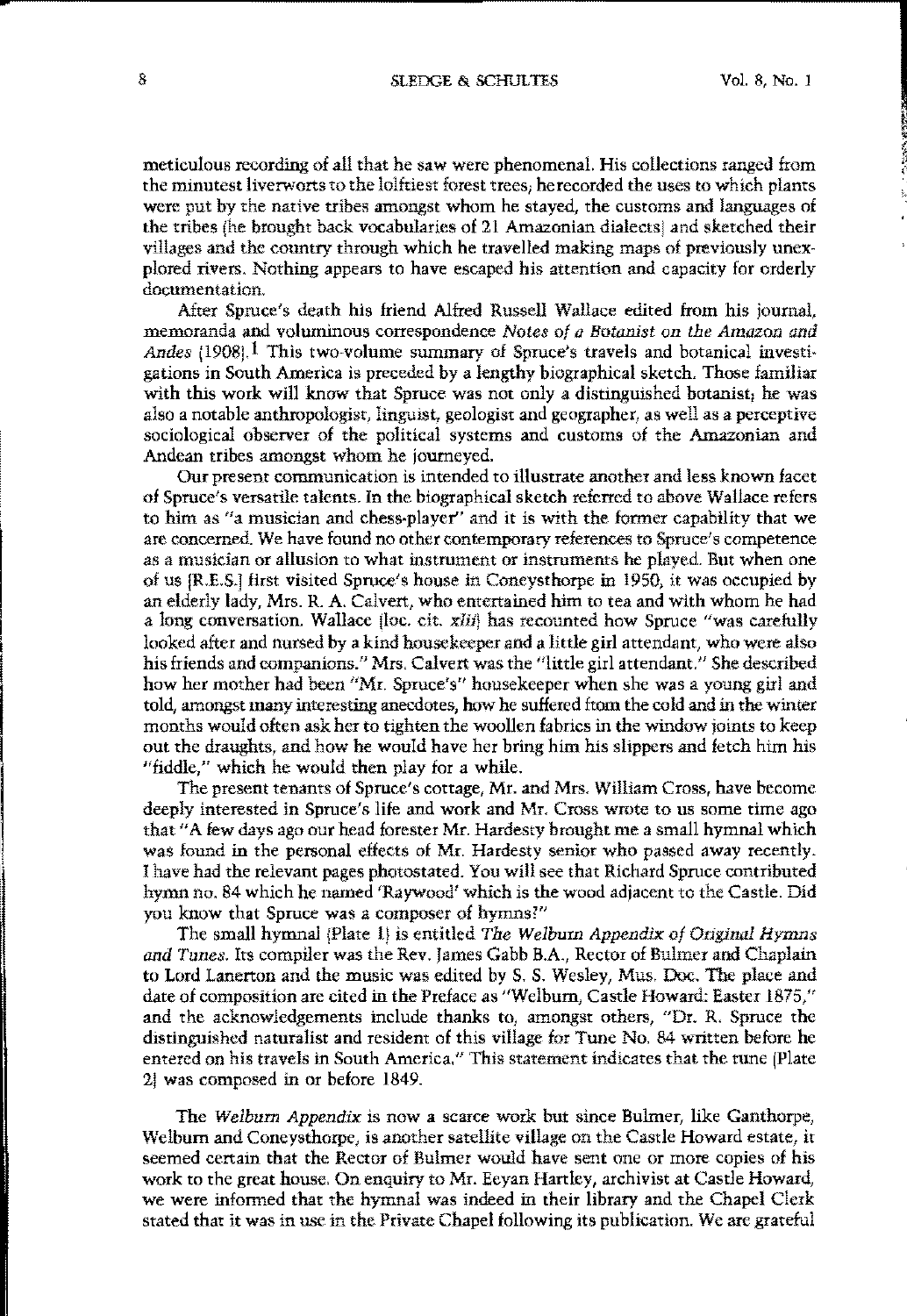**reduced** 

I

# WELBURN ApPENDIX

OF ORIGINAL

# HYMNS AND TUNES.

### BY THE

## REV. JAMES GABB, B.A.,

RECTOR OF BULMER, AND CHAPLAIN TO LORD LANZETON.

THE MUSIC EDITED BY

S. S. WESLEY, Eso., Mus. Doc.

and hymns and spiritual son . Speaking to yourselves in psalms, and hymns and spiritual songs, singing and making melody in your hearts to the Lord."

\_\_\_\_~\_n\_

LONDON: NOVELLO, EWER AND CO.,  $_{I}$ , BERNERS STREET (W.), AND  $_{35}$ , POULTRY (E.C.)

Plate 1.--Title page of *The Welburn Appendix.*

to Mr. Hartley and Mr. R. A Robson for their helpful response to our enquiries and for sending us on loan the copy of the *Welburn Appendix* from which the accompanying illustrations were prepared.

Mr. John Montanus of Melrose, Massachusetts, a musicologist, has kindly submitted the following comments on Spruce's hymn.

"Dr. Spruce's tune is interesting and certainly as worthy to be preserved and sung as many of the better known nineteenth·century hymns. The time would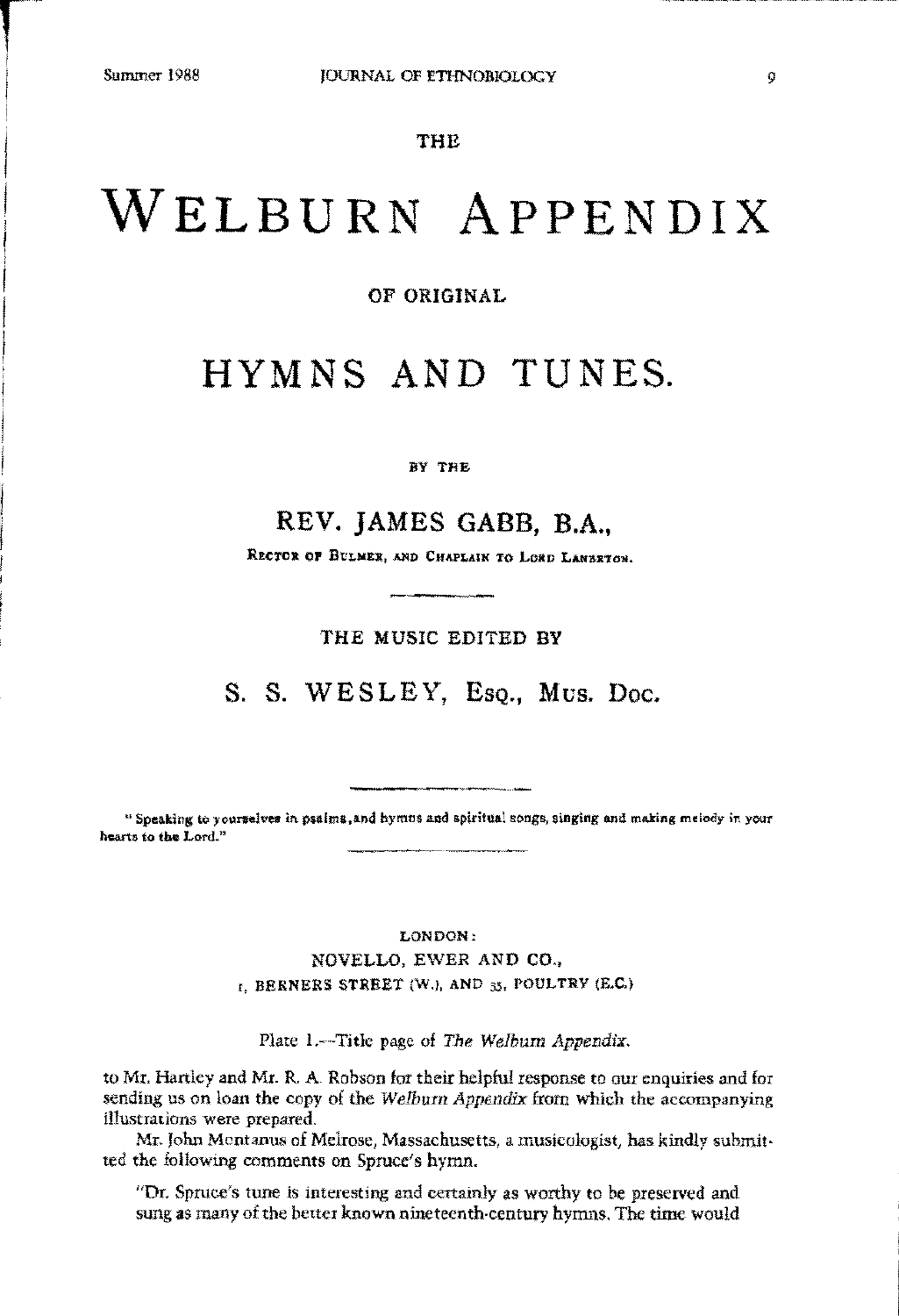-~~ ~--~~~-~'-----------------------------rr



Plate 2.-Tune composed by Spruce for his hymn "Raywood."

be listed in a metric index as  $8-7-8-7-8-7$ , referring to the number of syllables in each line; line 5 in each stanza is to be repeated. The melody of this is identical with that of the first, the only repetition found in this pleasantly varied tune. The two lines differ, however, in their closing harmonies; it would be interesting to ascertain whether this was Spruce's doing or that of *S.S.* Wesley.

"Wesley, who died at age 66 in 1876, was one of the most distinguished church musicians of his day, He was the natural son of composer Samuel Wesley and grandson of Charles Wesley, eo-founder of the Methodist movement,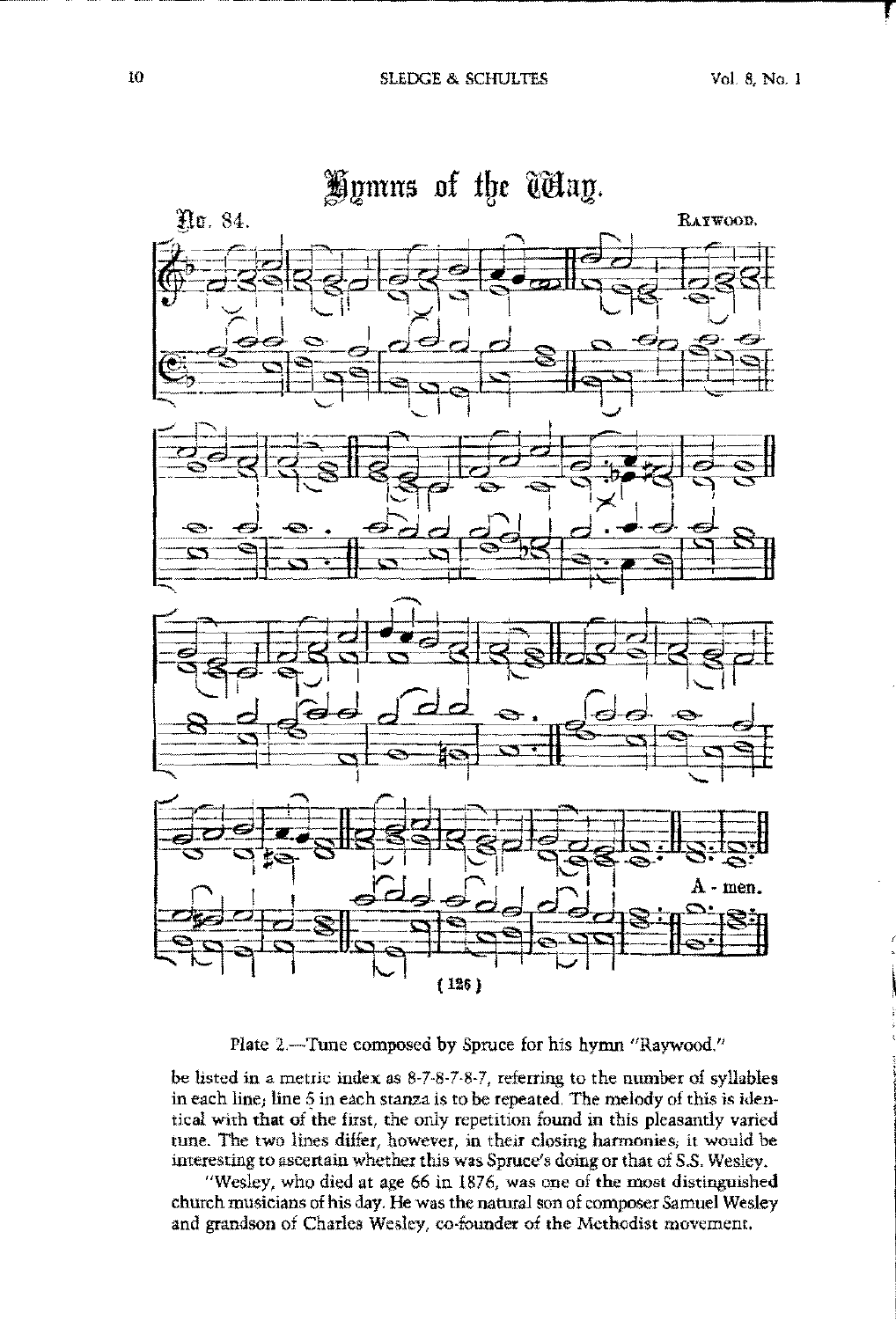r

<sup>1</sup>The metrical scheme of Spruce's tune. Raywood, is identical *inter alia* to that of Regent's Square, sung usually to the words *Angels from the Realms* of *Glory*. In other words either set of words may be sung to either tune."

We have no other references to Spruce's love of music or capabilities as a composer or instrumentalist save in a work by the American writer on natural history Wollgang von Hagen. In his book entitled *South America Called Them* 11945), dealing with explorers of that Continent, the opening paragraphs of the fitst chapter on Richsrd Spruce give a colourful picture of bitn playing "the spirited air of a Yorkshire jig" on bagpipes as he sailed up-river to Santarem. We dismiss this as literary licence, perhaps suggested by the well known photograph of Spruce as a young man weanng a Scottish glengarry· type head dress. Having regard to the severe restrictions imposed on all baggage other than that required for his collecting work and essential personal requirements, it is unlikely that a musical instrument would have been included in his luggage and least of all so cumhrous a one as bagpipes.

In 1970, we appealed in the international botanical journal Taxon for contributions to a fund wherewith to place a memorial plaque over the door of the cottage in Coneysthorpe in which Spruce spent the last 17 years of his life, The late Mr. Ceorge Howard of Castle Howard, our acquaintance, later to hecome Lord Howard of Hinderskelf, was himself well aware of Spruce's history and achievements and kindly agreed to the pro· ject. The appeal was supported by donations from 12 countries and more than covered the cost of the grey-green Westmorland slate plaque with white lettering, The inscrip· tion reads:



On Septemher B, 1971, a ceremony was held at Concysthorpe presided over by Mr. Howard at which time Professor Schultes, who had come overfrom the United States primarily to attend this dedication, unveiled the plaque. Representatives of the Yorkshire Naturahsts' Union, the Yorkshire Naturalists' Trust, the Yorkshire Philosophical Society and the British Bryological Society attended the ceremony.

We believe that this plaque, unveiled more than a century after Spruce's travels in South America, appropriately commemorates his memory and his love of the Yorkshire rural peace and tranquility to which, after years in the Amazonianwilderness, he returned to devote his remaining years working on his bryological collections.

We later secured the permission of the Reverend Canon W. Beswick of the parish of Terrington to employ the remainder of the fund in having Spruce's white marble scrolltombstone cleaned and re·lettered. The renovated stone IPlate 31 with its simple inscription is an enduring memorial to an unassuming yet multi-talented man.